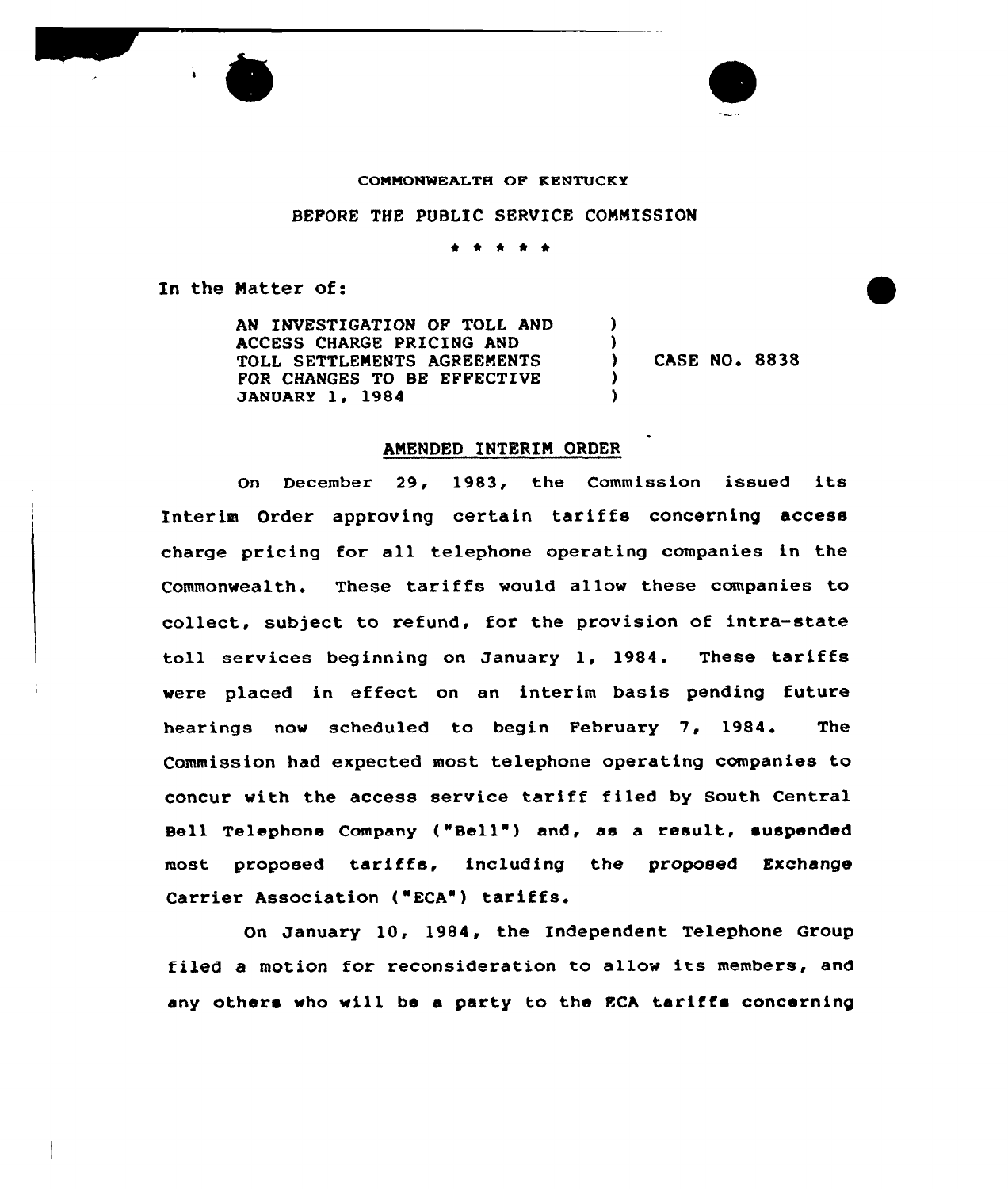billings and collections, to use these ECA tariffs rather than Bell's billing and collection tariffs. The Independent Telephone Group stated that use of Bell's tariff would result in a loss of revenue and would be difficult to administer without the same data collection resources available to Bell. Noreover, they did not intend to concur with this particular tariff as originally filed by Bell.

The Commission finds that the motion should be granted since the Bell exhibits relied on by the Commission in making its interim order vere based on the ECA tariffs rather than the Bell tariffs and will allow the Independent Telephone Group and any others to use, on an interim basis, the KCA billings and collections tariff if they file <sup>a</sup> concurring tariff setting out the specific tariff provisions to be used. If no concurring tariff is filed with the Commission, the access charges approved in the December 29, 1983, Order will be in full force and effect pursuant to RRS 278.160.

IT IS THEREFORE ORDERED that the Interim Order issued on December 29, 1983, be and it hereby is amended to include the following ordering paragraph:

IT IS FURTHER ORDERED that any company proposing to concur with the ECA billings and collections tariff shall file with this Commission by January 28, 1984, <sup>a</sup> tariff setting out such concurrence.

 $-2-$